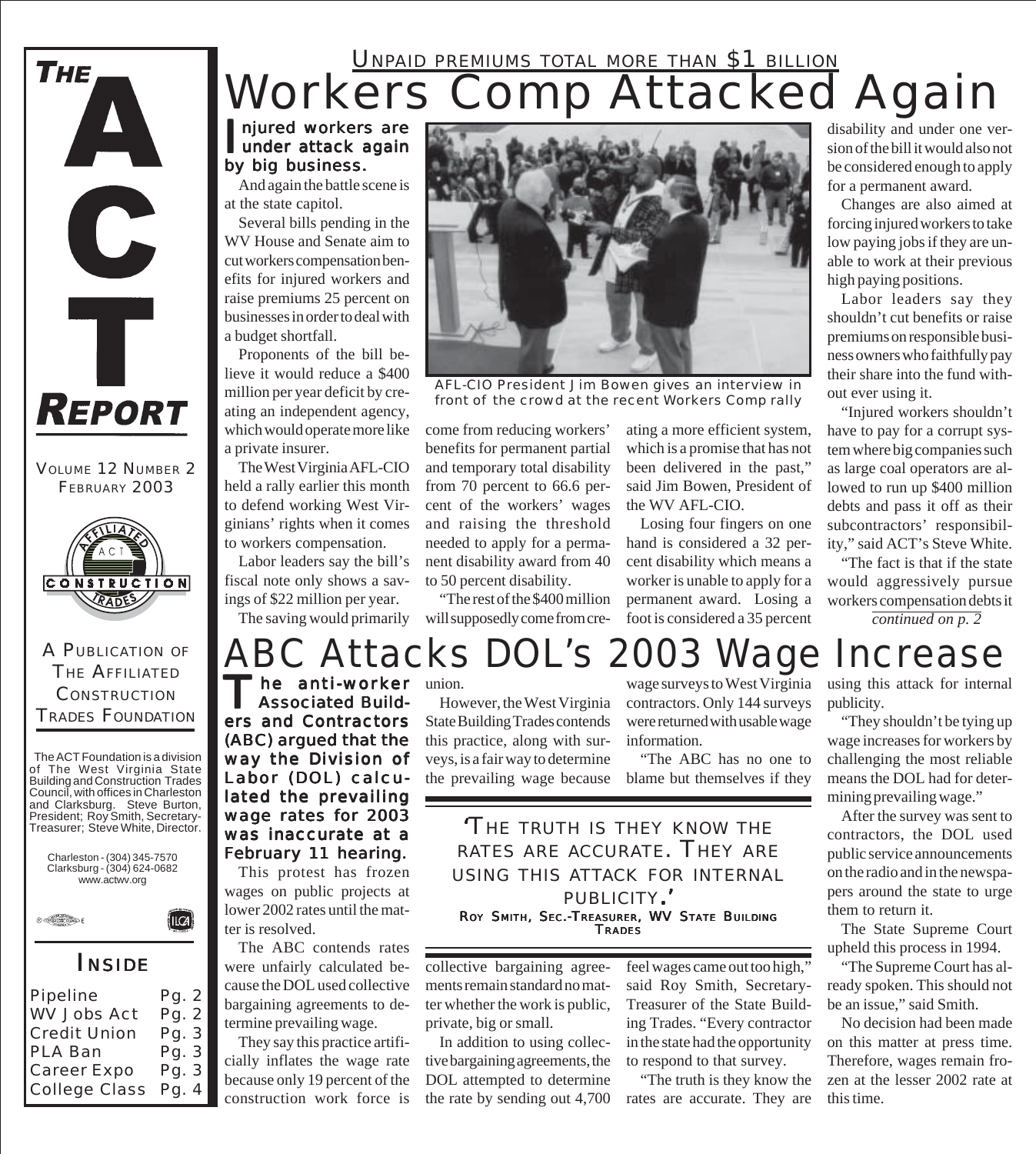#### Page 2 *The Act Report* FEBRUARY 2003

## *Greenbrier Pipeline May Provide 1000+ Jobs*

At stake is a \$497 million pipeline project called the Greenbrier Pipeline Project.

And you can be sure leaders of the Operating Engineers can be found at meetings and hearings in support.

The proposed project of Dominion Power would provide about 1500 local union construction jobs for a period of one year, according to Bill Lemley, Special Pipeline Representative for the International Union of Operating Engineers (IUOE).

The very ambitious project will consist of installing 271 miles of natural gas pipeline from a compressor station in Clay County (West Virginia) to a Dominion power plant in



North Carolina, 90 miles of which will go through southern West Virginia. *Greenbrier Pipeline route*

The project is slated to begin in July 2004 and finish in July 2005.

"This project is a tall order," said Ronnie Burdette, Business Manager for IUOE Local 132.

very difficult, but that's why Dominion contacted our local and ACT from the beginning. They knew our highly qualified union workforce was going to be up to the challenge.

"We just completed a pipeline training course in

conjunction with the International, so I have no doubt that our members can get it done safely and efficiently."

Construction of the pipeline will be a big economic boost to southern West Virginia, according to Burdette.

When local construction

"It's going to be workers are hired they spend it passes through. their paychecks locally.

> According to some studies every dollar paid in wages is circulated anywhere from three to seven times.

"It doesn't take a mathematician to figure out that at least 1000 workers making union wages for one year multiplied by seven will have a tremendous effect on the economy of southern West Virginia," said Burdette.

The pipeline has met some opposition during public hearings in West Virginia. Critics say the pipeline will negatively affect the environment and be a danger to the neighborhoods

### *Workers Comp*

*FROM P. 1*

would go a long way toward fixing the system."

The Underwood administration lowered premiums by more than eight percent in 1999 and Gov. Wise froze rates last year costing the fund millions in revenues. Large companies that are self-insured have been caught 'dumping' claims into the second-injury fund. That fund was created so employers could hire World War II veterans who had a war injury without employers being responsible for the prior injury.

The self-insured companies never paid into the second injury fund but were allowed to place the claims of their employees there.

The abuse of the second injury fund has been estimated to be as high as \$600 million. "We can identify more than \$1 billion in unpaid premiums, second injury abuses and politically lowered rates," said White. "They need to stop

"That's where ACT comes in," said Burdette. "They can help us get our message out that this job is good for the economy and will be safest with union workers."

The pipeline will be constructed in accordance with all federal and state environmental and safety standards, according to Lemley.

"In fact, the Federal Energy Regulatory Commission, which is charged with making sure that every energy project meets federal guidelines, has already approved the project."

As for safety issues the *continued on p. 4*

blaming injured workers."

White points out attempts to amend the bill with changes aimed at stopping companies that cheat were defeated. "There are two groups of employers who must be elated by this bill," said White. "First are the large self-insured companies because they are the ones that have profited greatly from the current system and they won't be required to pay back any of their ill-gotten gains.

"Second, are the employers who cheat, because nothing was done to stop companies that owe the fund but simply start a new company to avoid payment. Honest businesses pick up their bill, and injured workers are asked to take less.

"They even made it easier for individuals who own unsafe companies to avoid their accident rating when starting a new company."

 The bill has moved through the Senate Judiciary Committee and to Senate Finance.

### take to get all construction ACT Monitors Prevailing Wage & WV Jobs Act In Legislature

ture.

Organized labor is being debated in the Legisla-<br>Closely monitor-ture. closely monitoring issues such as the West Virginia Jobs Act and prevailing wage attacks.

Renewing the West Virginia Jobs Act (SB352/HB 2852) is a top priority for ACT.

The current law, which expires in March, says that 75 percent of the workers on a

state project worth more than \$500,000 must be local workers. In addition to renewing the law, ACT wants to see the law expanded to include local county and city projects.

Prevailing wage laws are also

lating what wage rate prevails. Combining union wages with *'OUR TAXES SHOULDN'T BE USED TO*

Transferring the setting of prevailing wage rates to the Bureau of Employment Programs (SB 167) would destroy the current system for calcu-

*LIVING.'* DICK ULLUM, MARCC

minimum wage rates will greatly lower the average for construction workers. Once construction wages are lowered, each year will bring a new lower "average." The only question is how long would it ward poverty."

Oliverio, D-Monogalia, has not been taken up by the Senate Labor Committee. However, Sen. Herb Snyder, D-Jefferson is Chairman of the Labor Committee and a supporter of the bill.

*DRIVE DOWN OUR STANDARD OF*

Sen. Mike

dard of living. Contractors will make more money but our members will be driven to-

> The bill, sponsored by

wages. "This is a terrible idea," said Dick Ullum of the Mid-Atlantic Regional Council of Carpenters. "Our taxes shouldn't be used to drive down our stan-

workers earning minimum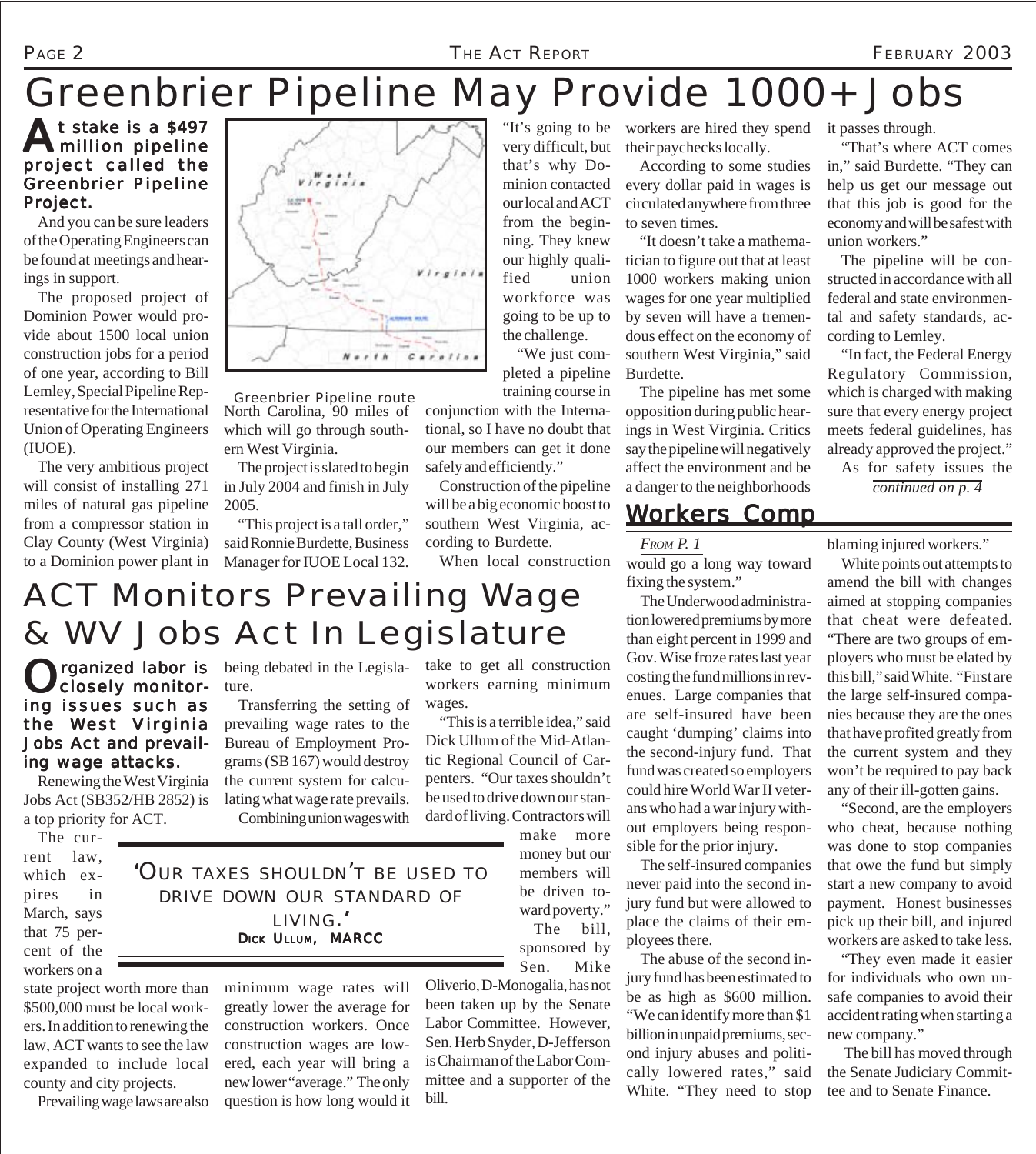#### FEBRUARY 2003 *THE ACT REPORT* PAGE 3

# *Trades Credit Union To Open Branch March 3*

The Charleston branch of the Union Trades Federal Credit Union (UTFCU) will be open for business March 3.

The UTFCU, which is located on the first floor of the West Virginia State Building Trades Office, will be open Monday through Friday from 8:30 a.m. to 4:30 p.m.

The hours may be extended if the need arises, says Joyce Fox, UTFCU Manager.

"Our open house was a big success," said Fox. "We had several people come in to see what advantages the credit union could offer them.

"We are excited about expanding our wide range of services to the Charleston area."

Some of the unique services offered include free life insur-



*Denise Saul receives a \$100 cash prize from UTFCU Manager Joyce Fox during the recent open house.*

ance on savings up to \$4,000, discount theme park and theater tickets, and that's in addition to almost every service you would get at a bank, according to Fox. (See the box for a complete list of services.)

"If for some reason a member can't make it during regular business hours a drop box for deposits will be installed outside the building," said Fox. "In addition we may install an ATM in the future where members can get cash from their UTFCU accounts free of charge."

Members already can use

their check cards to get cash free of charge at any Credit Union ATM that's a member of Alliance One, which was formed specifically to provide credit union members with free ATM terminals. Members can use ATM machines at other credit unions in the Charleston area such as Members Choice, Peoples and West Virginia Public Employees.

 For more information on specific free ATM locations visit the Alliance One website at www.atmallianceone.org.

For more information about how the credit union works or the services it offers visit www.utfcu.virtualcu.net,call (304) 485-1421 or stop by the office (after March 3) at 600 Leon Sullivan Way Suite 101, Charleston, right next to the Farmers Market.



Savings

Vacation Club Direct Deposit IRA VISA Credit cards Certificates of Deposit Quarterly Newsletter Bear Club (young savers) Gift Cheques Christmas Club Pre-authorized Payment of Union Dues First Mortgage Loans Home Equity Loans Federal Income Tax Loans Mobile Home Loans Farm & Lawn Equipment Loans Checking Share Loans Payroll Deductions Debit Cards Travelers Checks Theatre Tickets Notary Service Theme Park Tickets State Quarter Sales Automatic Loan Payments Free Life Insurance on Savings up to \$4,000 Auto Loans (new and used) Personal Loans Overdraft Loans Home Improvement Loans

## Bush's Federal PLA Ban Stands

**President Bush's** executive order severely restricting the use of project labor agreements (PLA) on federally funded projects will stand.

The U.S. Supreme Court refused to hear the National Building Trades Department's appeal of the July decision of the U.S. Court of Appeals for the D.C. Circuit, upholding its ruling.

"President Bush has won and West Virginia construction workers are the losers," said Roy Smith, Secretary Treasurer for the West Virginia State Building Trades. "This is a setback for union construction workers in West Virginia and across the country."

sued in February 2001, restricts the use of PLA's on federal projects or state and local projects receiving federal funding. PLA's have been used for years on hundreds of huge federal projects.

The National Building Trades Department argued that the Executive Order violates long-standing federal law protecting workers' rights and that it is a misuse of presidential power to restrict the use of federal funds allocated be the Congress, with total disregard for the impact such restrictions will have on labor laws that have stood for over six decades, according to a press release from the National Building Trades Department.

Executive order 13202, is-Bush leaves office there will be "The ruling means that until no PLAs on projects such as federal courthouses or even state-funded projects, such as interstate construction, where there are matching federal funds ," said Smith. "However, we will still be able to enter into PLAs with contractors on these jobs, just not with governmental agencies."

The Supreme Court ignored the briefs of many unions, contractors, municipalities and state agencies, which urged the court to hear the case and overturn the circuit court's ruling.

In 1993 the Supreme Court unanimously approved the use of PLAs on federal projects.

There is no further legal recourse to fight the PLA ban short of passing legislation, which is very unlikely, according to Smith.

### *2000 Young Prospects Visit Construction Expo*



*School kids line up to enter the 2nd Annual Construction Trades Expo sponsored by the Parkersburg Marietta Building and Construction Trades Council.*

*"We accomplished what we set out to do," said Sam Davis, business manager for the Parkersburg Marietta Building Trades. "We had about 2000 kids from many of the area high schools. We also had many of them return on Saturday with their parents."*